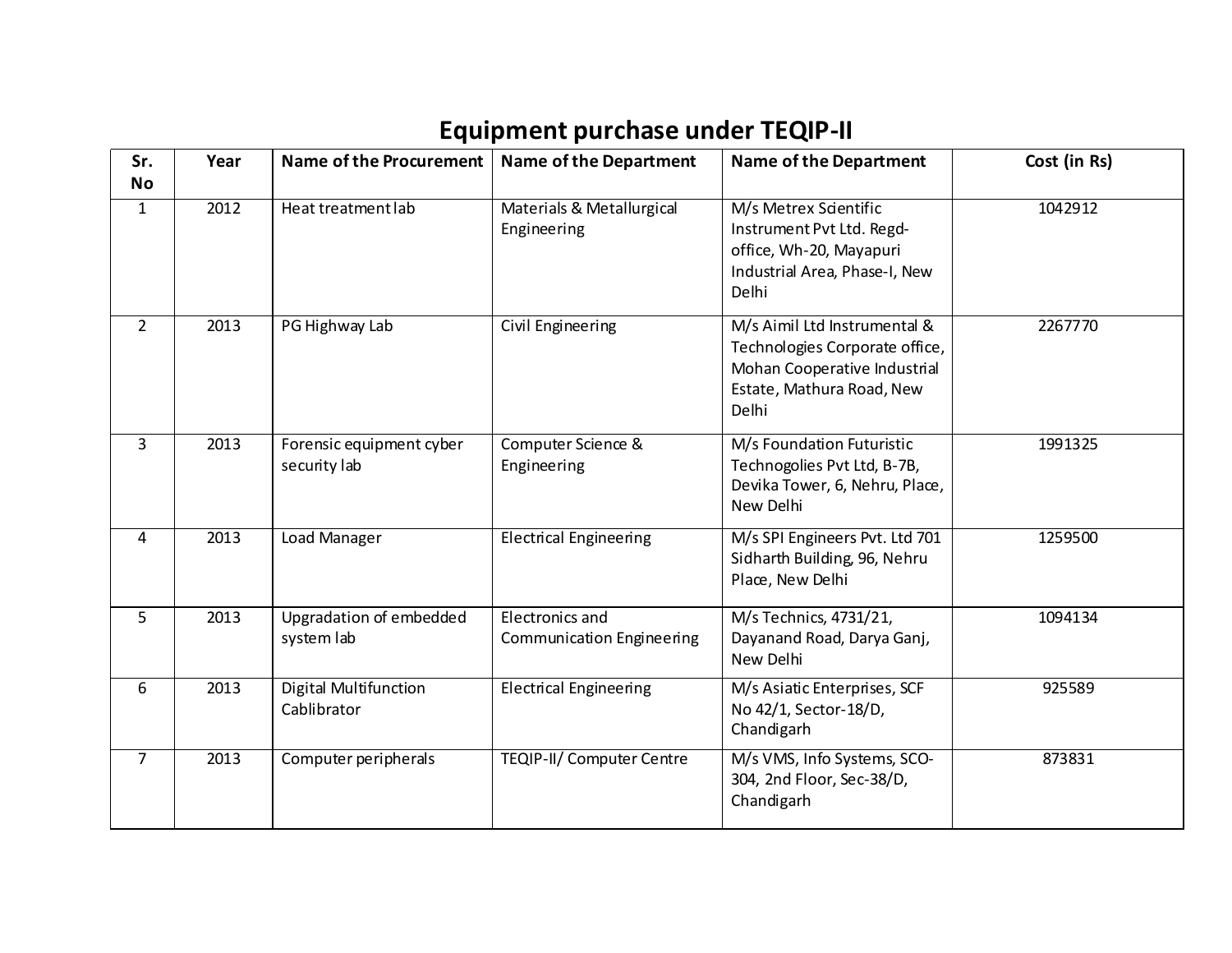| 8               | 2013 | Communication Lab<br>(Wireless Sensor Network<br>Class Room KIT)   | Electronics and<br><b>Communication Engineering</b> | M/s EIGEN Technologies Pvt<br>Ltd, 3rd Floor, C-27,<br>Community Centre, Janakpuri,<br>New Delhi                                                          | 525000  |
|-----------------|------|--------------------------------------------------------------------|-----------------------------------------------------|-----------------------------------------------------------------------------------------------------------------------------------------------------------|---------|
| 9               | 2013 | <b>Meters</b>                                                      | <b>Electrical Engineering</b>                       | M/s Anand Electronics, SCF<br>42, Sec-18/D, Chandigarh                                                                                                    | 499746  |
| 10              | 2013 | Power Quality Analyzer                                             | <b>Electrical Engineering</b>                       | M/s Nishant Associate 1849,<br>Kucha Khyaliram, Bazar<br>Sitaram-Delhi                                                                                    | 461250  |
| 11              | 2013 | Tester                                                             | <b>Electrical Engineering</b>                       | M/s Asiatic Enterprises,<br>Dealers in Electronics<br>components & Electrical<br>Goods & General Govt.<br>Supplier, SCF-42/1, Sector-<br>18/D, Chandigarh | 230063  |
| 12              | 2014 | <b>Advanced Manufacturing</b><br><b>Technology Lab</b>             | <b>Mechanical Engineering</b>                       | M/s Mikrotools Pvt Ltd, Blk<br>51, Ayer Rajah Crescent #01-<br>06/07, Singapore 139948                                                                    | 8000000 |
| $\overline{13}$ | 2014 | <b>RFID enabled Automation &amp;</b><br>Surveillance System        | Library                                             | M/s Libsys Ltd, 631-633,<br>Phase-V, Udyog Vihar,<br>Gurugram, Haryana, 122016                                                                            | 3363301 |
| 14              | 2014 | Video Conferencing System                                          | Computer Centre / Conference<br>Room/TPO/TEQIP-II   | M/s Team Computers Pvt Ltd,<br>SCO 19, 2nd floor, Sector-17 E,<br>Chandigarh                                                                              | 3256470 |
| 15              | 2014 | Upgradation of existing work<br>study and Ergonomics<br>Laboratory | Production & Industrial Design                      | M/s Gentech Marketing &<br>Distribution Pvt Ltd, B-116 &<br>B-117, R.G Complex, D.B.<br>Gupta Road, Motia Khan,<br>Paharganj, New Delhi                   | 3075558 |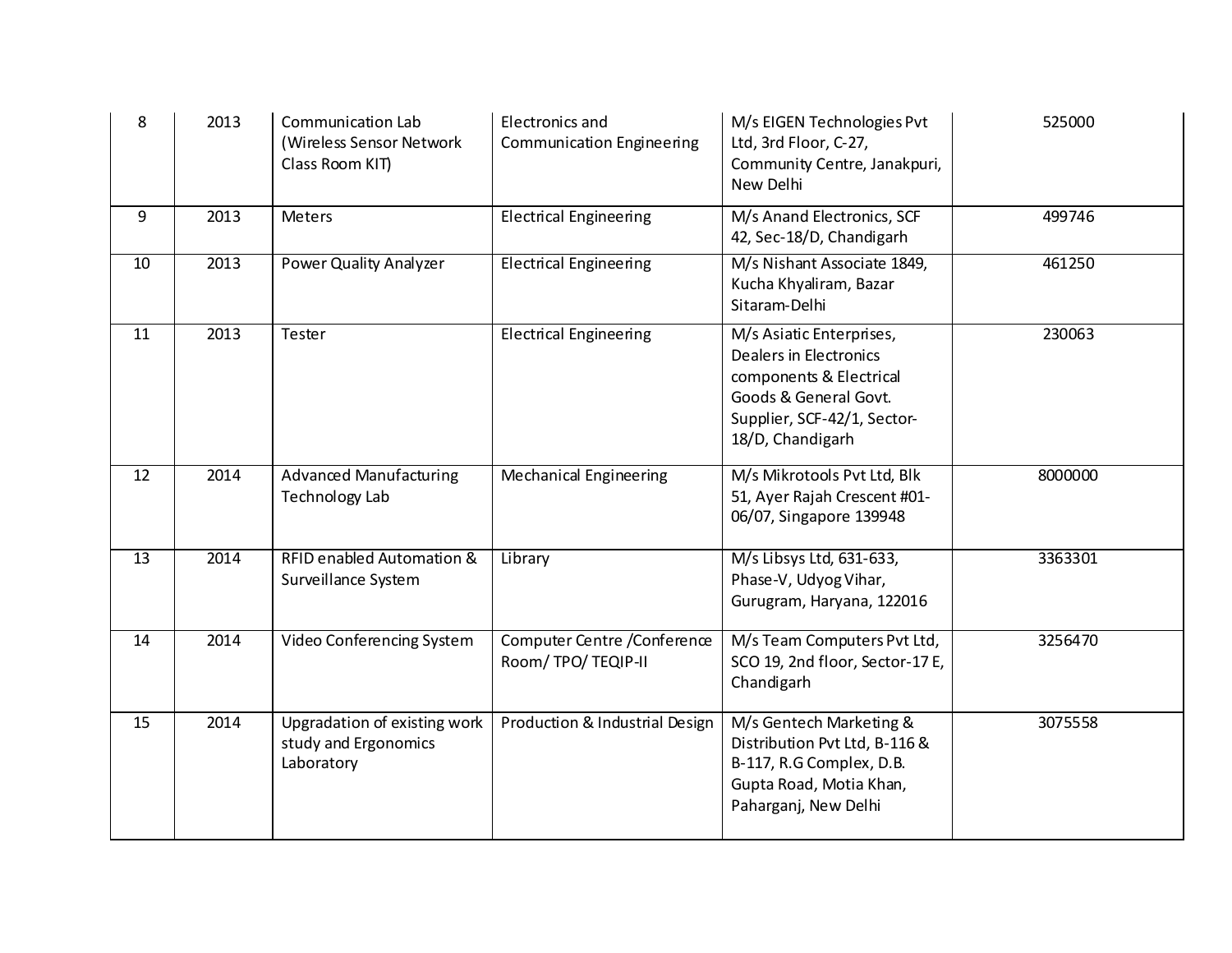| 16 | 2014 | Virtual Classroom                                         | Computer Centre / Conference<br>Room/TPO/TEQIP-II   | M/s Godrej & Boyce MFG Co<br>Ltd 182/9 Industrial Area,<br>Phase-I, Chandigarh                                                       | 2014675 |
|----|------|-----------------------------------------------------------|-----------------------------------------------------|--------------------------------------------------------------------------------------------------------------------------------------|---------|
| 17 | 2014 | <b>Computing Equipments</b><br>Server and Thin Clients    | Computer Science &<br>Engineering                   | M/s Spectra Computech Pvt.<br>Ltd, SCO-2923/2924, 2nd<br>floor, Sec-22/C, Chandigarh                                                 | 1805507 |
| 18 | 2014 | Metallurgical Microscope                                  | Materials & Metallurgical<br>Engineering            | M/s Aimil Ltd Instrumental &<br>Technologies Corporate office,<br>Mohan Cooperative Industrial<br>Estate, Mathura Road, New<br>Delhi | 1675407 |
| 19 | 2014 | PG (Highway Lab) Package-II                               | Civil Engineering                                   | M/s Aimil Ltd Instrumental &<br>Technologies Corporate office,<br>Mohan Cooperative Industrial<br>Estate, Mathura Road, New<br>Delhi | 1552500 |
| 20 | 2014 | <b>Electro Chemical</b><br>Workstation with FRA<br>Module | Materials & Metallurgical<br>Engineering            | M/s Metrohm India Limited,<br>Origin Sri Tours 3 & 4 Fourrts<br>Avenue, Annai Indira Nagar,<br>Okkiyam, Thoraipakkam,<br>Chennai     | 1522850 |
| 21 | 2014 | Cadence University Lab                                    | Electronics and<br><b>Communication Engineering</b> | M/s Entuple Technologies Pvt<br>Ltd, 3008, 12th B Main Hal,<br>2nd Stage, Indira Nagar,<br>Bangalore                                 | 996975  |
| 22 | 2014 | Vaccum Sintering Furnance                                 | Materials & Metallurgical<br>Engineering            | M/s Metrex Scientific<br>Instrument Pvt Ltd. Regd-<br>office, Wh-20, Mayapuri<br>Industrial Area, Phase-I, New<br>Delhi              | 506250  |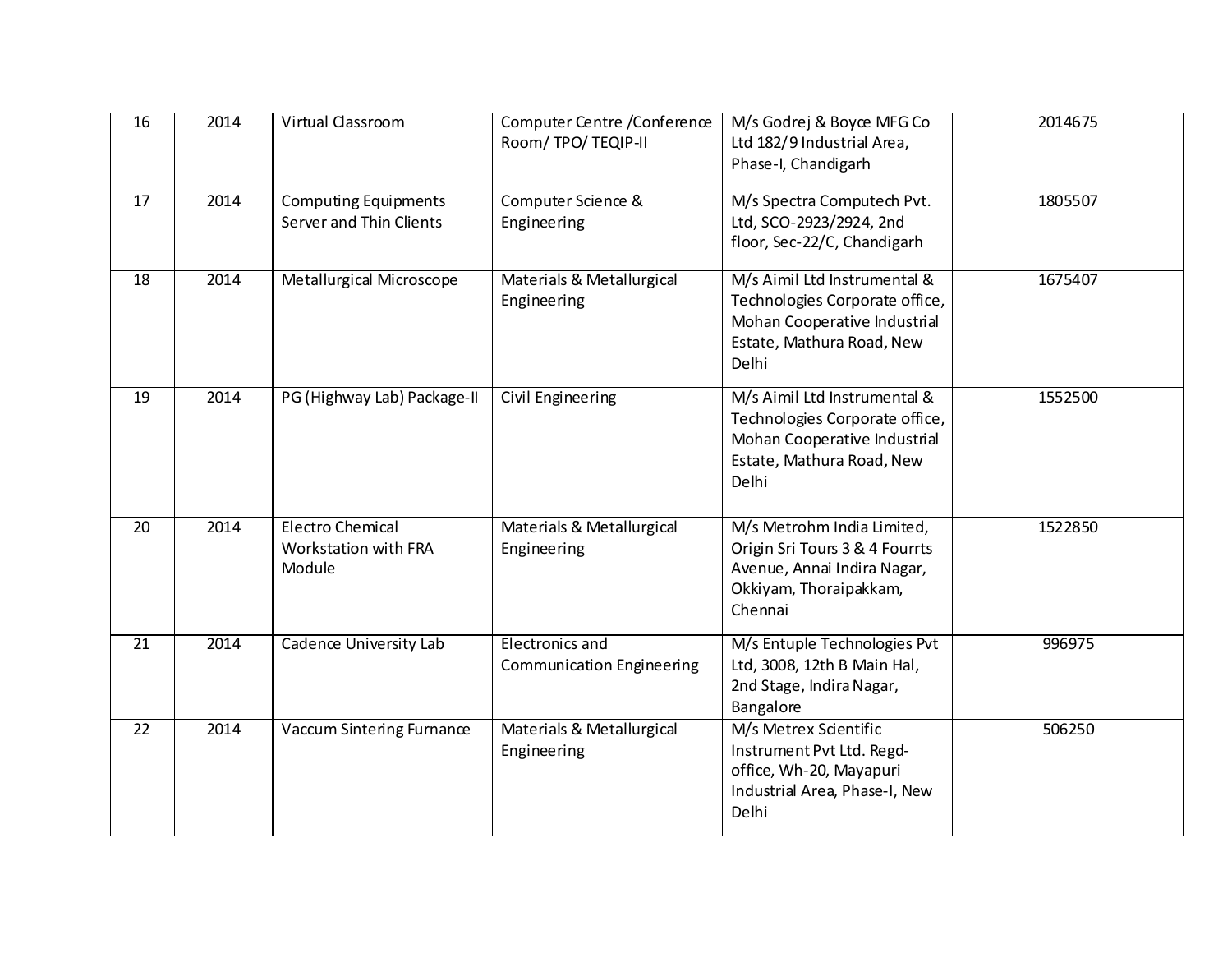| 23 | 2014 | <b>Communication Lab</b><br>(Computers)        | Electronics and<br><b>Communication Engineering</b>        | M/s Spectra Computech Pvt.<br>Ltd, SCO-2923/2924, 2nd<br>floor, Sec-22/C, Chandigarh                                              | 283608  |
|----|------|------------------------------------------------|------------------------------------------------------------|-----------------------------------------------------------------------------------------------------------------------------------|---------|
| 24 | 2014 | Communication Lab 2                            | <b>Electronics and</b><br><b>Communication Engineering</b> | M/s EIGEN Technologies Pvt<br>Ltd, 3rd Floor, C-27,<br>Community Centre, Janakpuri,<br>New Delhi                                  | 236250  |
| 25 | 2014 | Mechanical Energy Effect<br>Measurement        | <b>Electrical Engineering</b>                              | M/s J. Kumar & Bros.<br>Engineers & Machinery<br>agents, #5177, Ground floor,<br>Modern Housing complex,<br>Manimajra, Chandigarh | 68343   |
| 26 | 2014 | <b>Energy Audit Lab Furniture</b>              | <b>Electrical Engineering</b>                              | M/s Otobi Consultancy Pvt<br>Ltd, #660, First floor, Sector-<br>2, Panchkula, Haryana                                             | 66857   |
| 27 | 2015 | 3D scanning system with<br>stand & high        | Production & Industrial Design                             | M/s APM Technologies, A-40,<br>FIEE-Complex Okhla Industrial<br>Area, Phase-2, New Delhi                                          | 5382171 |
| 28 | 2015 | <b>E-Books Procurement</b>                     | Library                                                    | M/s GIST (Global Information)<br>Systems Technology Pvt Ltd                                                                       | 956175  |
| 29 | 2015 | RFID appliation software<br>along with Libsys7 | Library                                                    | M/s Libsys Ltd, 631-633,<br>Phase-V, Udyog Vihar,<br>Gurugram, Haryana, 122016                                                    | 497306  |
| 30 | 2015 | Thermal Imager and<br>thermometer              | <b>Electrical Engineering</b>                              | M/s Anand Electronics, SCF<br>42, Sec-18/D, Chandigarh                                                                            | 120231  |
| 31 | 2016 | Data centre for Central<br>Research Lab        | <b>Computer Centre</b>                                     | M/s Spectra Computech Pvt.<br>Ltd, SCO-2923/2924, 2nd<br>floor, Sec-22/C, Chandigarh                                              | 8114299 |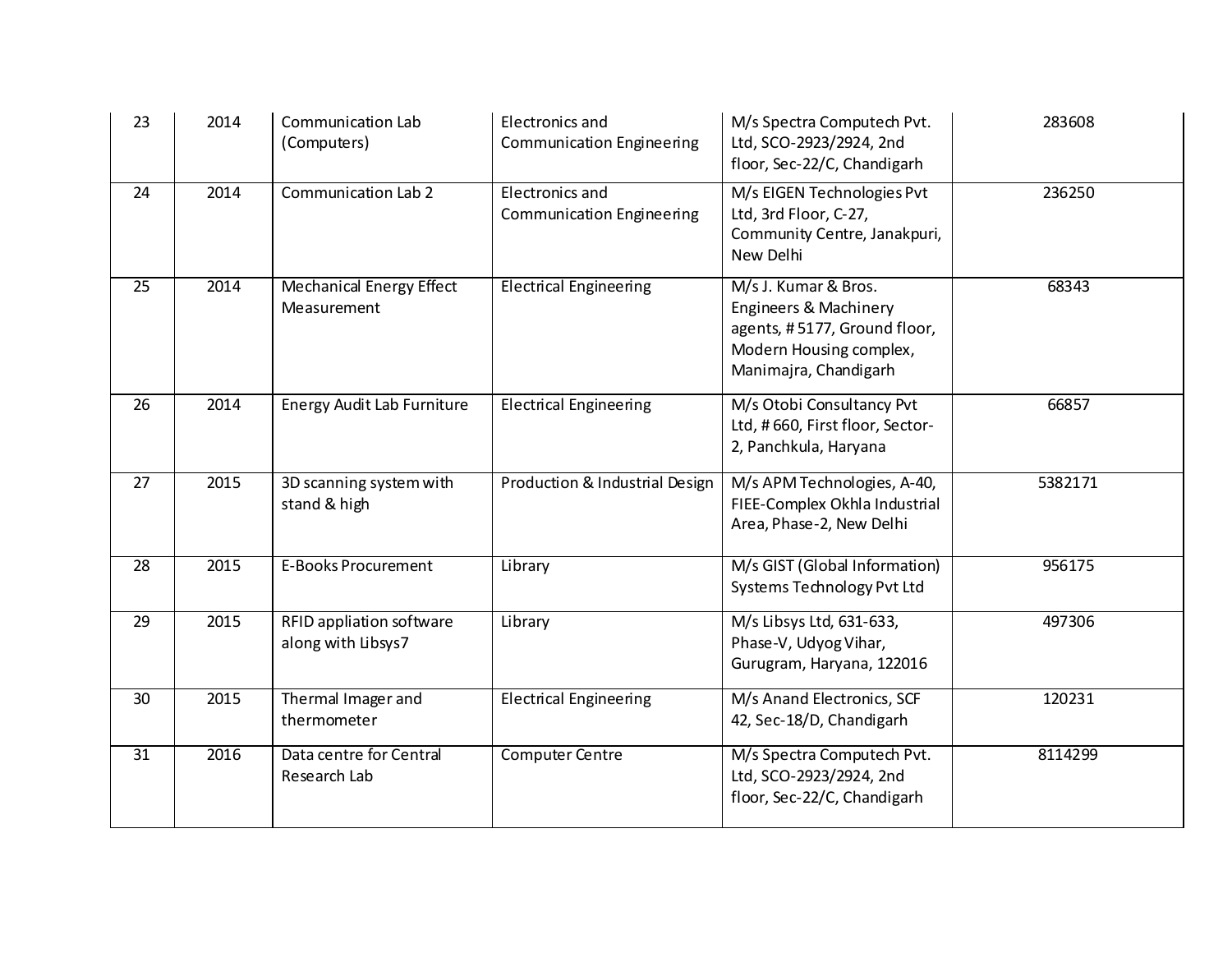| 32              | 2016 | Lab Size Rolling Mill             | Materials & Metallurgical<br>Engineering | M/s Banbros Engineering Pvt<br>Ltd, 49/39, Site-IV, Industrial<br>Area Sahibabad, Ghaziabad                                  | 2443400 |
|-----------------|------|-----------------------------------|------------------------------------------|------------------------------------------------------------------------------------------------------------------------------|---------|
| 33              | 2016 | Machine Data Analytics Tool       | Computer Science &<br>Engineering        | M/s Smart Cirgls Infotech<br>Private Limited, 3 Ram Mahal<br>JN Tata Road Churchgate<br>Mumbai, Maharashtra                  | 1439302 |
| 34              | 2016 | <b>Compression Press</b>          | Materials & Metallurgical<br>Engineering | M/s Santec Exim Pvt Ltd. Reg.<br>Off 92/6, Road No 1, Mundaka<br>Delhi-41, Plot No: 173, Sector-<br>8, IMT, Manesar, Gurgaon | 1006276 |
| 35              | 2016 | Analyzer                          | <b>Electrical Engineering</b>            | M/s Anand Electronics, SCF<br>42, Sec-18/D, Chandigarh                                                                       | 991273  |
| 36              | 2016 | E Books (2) Wiley                 | Library                                  | M/s GIST (Global Information)<br>Systems Technology Pvt Ltd                                                                  | 322535  |
| $\overline{37}$ | 2016 | <b>Computer &amp; Peripherals</b> | <b>Electrical Engineering</b>            | M/s Targus Technologies Pvt<br>Ltd, SCO 222-223, Sector-<br>34/A, Chandigarh                                                 | 283646  |
| 38              | 2016 | Books (Pearson)                   | Library                                  | M/s Classic Book Centre, SCO-<br>10/11/12, Basement, Sector-<br>17/B, Chandigarh                                             | 69567   |
| 39              | 2016 | Books (Wiley)                     | Library                                  | M/s Classic Book Centre, SCO-<br>10/11/12, Basement, Sector-<br>17/B, Chandigarh                                             | 68375   |
| 40              | 2016 | <b>Books (McGraw Hill)</b>        | Library                                  | M/s Classic Book Centre, SCO-<br>10/11/12, Basement, Sector-<br>17/B, Chandigarh                                             | 49939   |